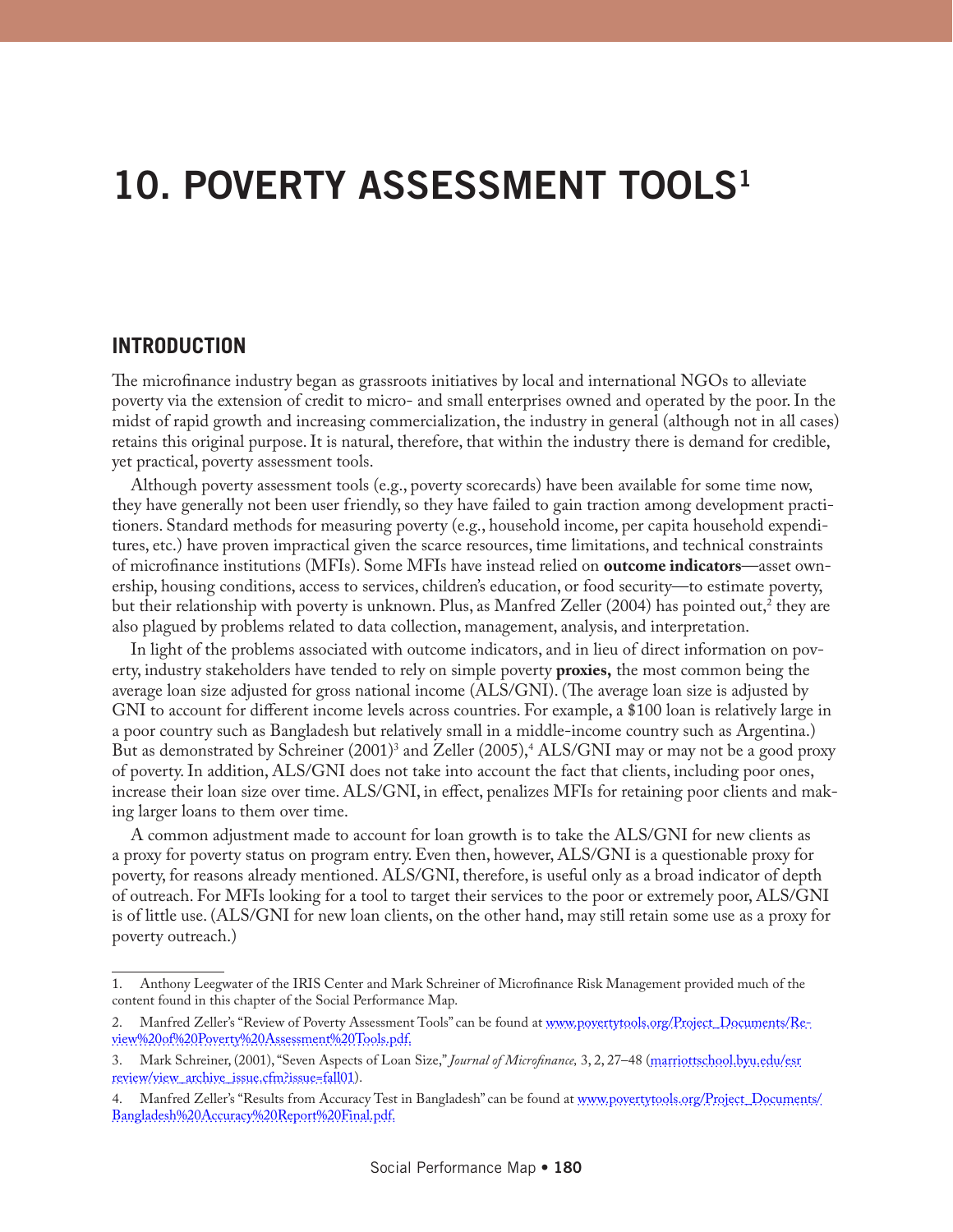In lieu of ALS/GNI, a number of MFIs and MFI support organizations have developed their own poverty assessment tools using either simple poverty proxies (e.g., the housing index, food security survey), rapid assessment methods (e.g., wealth ranking) or more complicated, multidimensional assessment tools (e.g., FINCA client assessment tool).<sup>5</sup> While many of these tools are relatively simple to administer, none of them is linked to, or derived from, an actual poverty or extreme poverty line, and their accuracy is unknown.

Two poverty assessment tools, however, *are* directly derived from international and/or national poverty lines, have known levels of accuracy, and are relatively simple to administer: the IRIS Poverty Assessment Tool (PAT) and the Progress Out of Poverty Index (PPI) developed by Mark Schreiner for Grameen Foundation, CGAP, and the Ford Foundation. Based on their accuracy and ease of use, the PAT and PPI probably have the greatest potential among the various poverty assessment tools for widespread diffusion. Each is discussed in greater detail below.

#### **IRIS Poverty Assessment Tool**

A 2003 amendment to the U.S. Microenterprise for Self-Reliance Act reaffirmed past legislation requiring USAID to spend half of its microenterprise funding on the very poor. The amendment redefined the "very poor" as those living below the international poverty line of \$1/day (purchasing power parities) or in the poorest half below the national poverty line. The amendment went on to require USAID to develop, field test, and certify poverty assessment tools for use by microenterprise practitioners.<sup>6</sup>

To satisfy this congressional requirement, USAID contracted the IRIS Center at the University of Maryland (IRIS) to develop simple, low-cost quantitative tools for measuring the prevalence of extreme poverty among clients of microfinance and microenterprise programs. These tools, known as the Poverty Assessment Tools (PATs), are short household questionnaires with 16 to 33 questions on topics ranging from consumer durables ownership to educational attainment. The individual questions have been chosen to balance practicality of implementation and the accuracy of aggregate poverty predictions.

The questionnaire is administered by interviewers in the field, preferably by enumerators not known by those being interviewed. The questionnaire responses are entered into a custom-designed computer template that mirrors the survey instrument. Then, after some basic quality control steps, a few mouse clicks will produce an estimate of the percentage of very poor.

To date, IRIS has developed tools for 17 countries (Albania, Azerbaijan, Bangladesh, Colombia, East Timor, Ghana, Guatemala, India, Indonesia, Jamaica, Kazakhstan, Madagascar, Malawi, Peru, Tajikistan, Uganda, and Vietnam),′ led tools trainings in Peru, Cambodia, Uganda, and Washington, DC, and developed a variety of online resources to assist in the use of the tools. All these can be found at the USAID. [Poverty Tools website.](www.povertytools.org) And as part of its ongoing work for USAID, IRIS is developing additional poverty assessment tools, planning additional regional trainings for 2008, and creating additional training resources for implementers, including an e-learning portal.

<sup>5.</sup> These and other poverty assessment tools are described in the Consumer's Guide chapter of the Social Performance Map.

For more on the Microenterprise for Self-Reliance Act, see [www.microlinks.org/ev02.php?ID=7744\\_201&ID2=DO\\_](http://www.microlinks.org/ev02.php?ID=7744_201&ID2=DO_TOPIC) [TOPIC](http://www.microlinks.org/ev02.php?ID=7744_201&ID2=DO_TOPIC). For more information on definitions of poverty lines, see Note D on page 184.

<sup>7.</sup> The IRIS Center also adapted PPIs from the Grameen Foundation as USAID PATs for Haiti, Mexico, and the Philippines.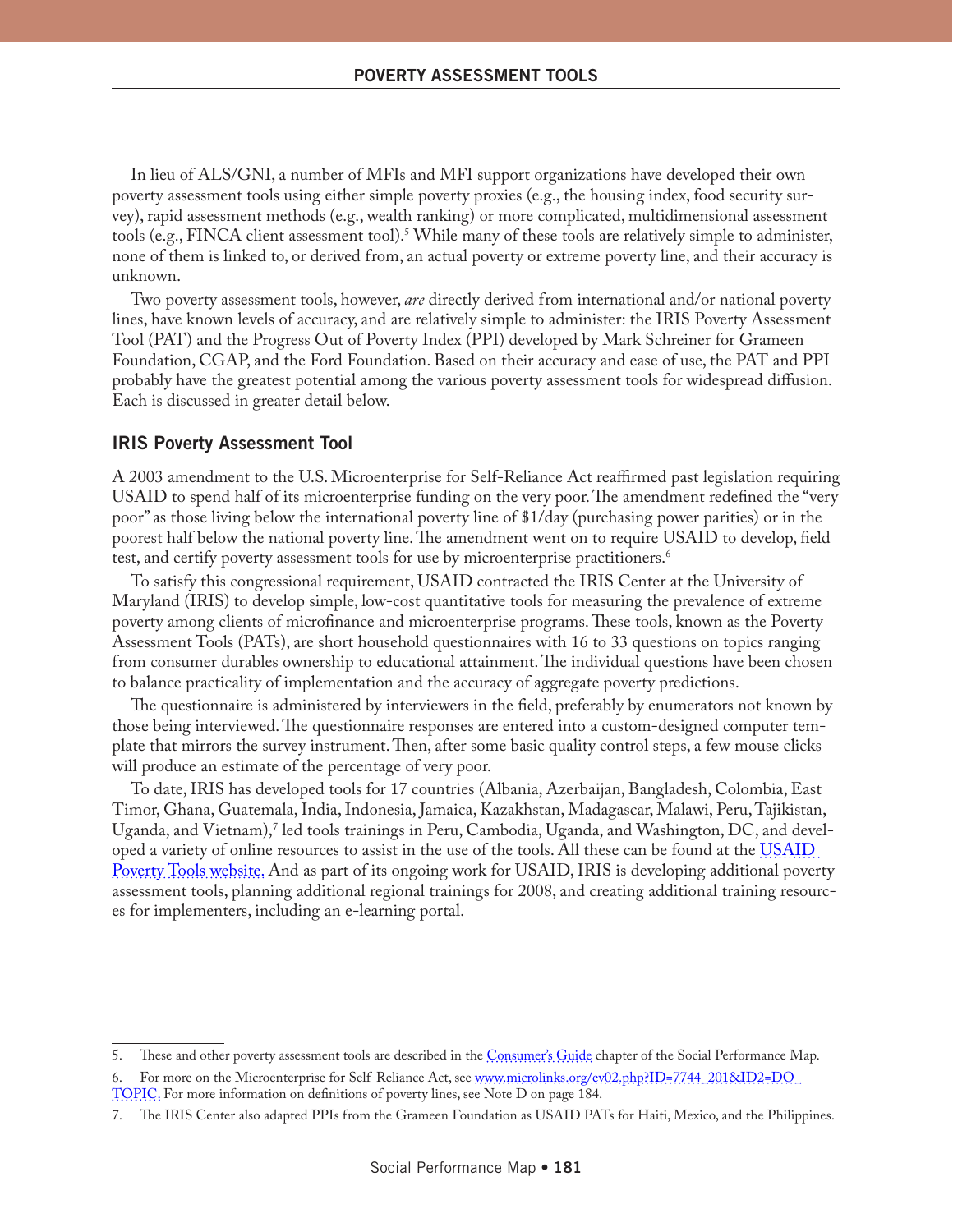#### **Progress Out of Poverty Index**

Concurrent to the development of the PAT, the Grameen Foundation (GF) undertook a similar initiative to create a simple poverty assessment tool with funding from CGAP and the Ford Foundation. GF named this tool the Progress Out of Poverty Index (PPI).8

The PPI is a scorecard consisting of 10 indicators, each with two or more possible responses. Each response in turn is assigned a point value with lower points corresponding to greater poverty likelihood. The scorecard is simple enough that, if desired, the loan officer or another enumerator could administer the scorecard and tally up the overall score in the field by hand. The score is then converted (in the field, back at the office, or with software) to a **poverty likelihood**. The poverty likelihood of an individual is the probability that the person is below a given poverty line. When applied to a group of persons (e.g., a sample of MFI clients), the group's **poverty rate** is defined as the average of the poverty likelihoods of the individuals.

CGAP and the Ford Foundation have since funded the development of several poverty scorecards using the PPI methodology both as part of the original GF initiative and as a complement to it. Scorecards affiliated with GF have been produced for Bangladesh, Bolivia, Haiti, India, Mexico, Morocco, and Pakistan. Additional scorecards have been produced to date for El Salvador, Ghana, Guatemala, Kenya, Malawi, Nicaragua, Nepal, Nigeria, Palestinian Territories, Romania, South Africa, and Vietnam.

### **PAT vs. PPI**

The PAT and PPI share similarities but also have a number of differences, although functionally they are very similar. The similarities and differences are shown in Table 1. One point of comparison not addressed in Table 1 is tool accuracy. There is not sufficient information at the moment to determine conclusively that one tool is more accurate than the other. Both tools are derived through credible means, and both depend critically on data quality. Overall, the relative accuracy of the two tools is probably reasonably high and reasonably similar in many instances. Both the 16 PATs developed by IRIS and the three PPIs submitted by GF have surpassed the minimum USAID accuracy requirements to satisfy its reporting requirements under the U.S. Microenterprise for Self-Reliance Act.<sup>9</sup>

The PAT and PPI have a few notable drawbacks: They are limited to the relatively small subset of countries for which relatively recent national-level household expenditure data is available; they can be expensive to develop and validate; and they make no distinction between urban and rural households, which will likely have different poverty characteristics. While making this distinction would increase the accuracy of the tools, it would also increase their complexity and cost. Even without accounting for the urban-rural distinction, however, both tools score high on the accuracy criterion.

<sup>8.</sup> For more on the PPI, see [www.grameenfoundation.org/what\\_we\\_do/microfinance\\_support/social\\_performance/the\\_ppi\\_](http://www.grameenfoundation.org/what_we_do/microfinance_support/social_performance/the_ppi_tool/) [tool](http://www.grameenfoundation.org/what_we_do/microfinance_support/social_performance/the_ppi_tool/) and [www.microfinance.com/#Poverty\\_Scoring.](http://www.microfinance.com/#Poverty_Scoring) The second link includes copies of PPI scorecards along with background and explanatory documents.

This does not necessarily imply that they are equally accurate.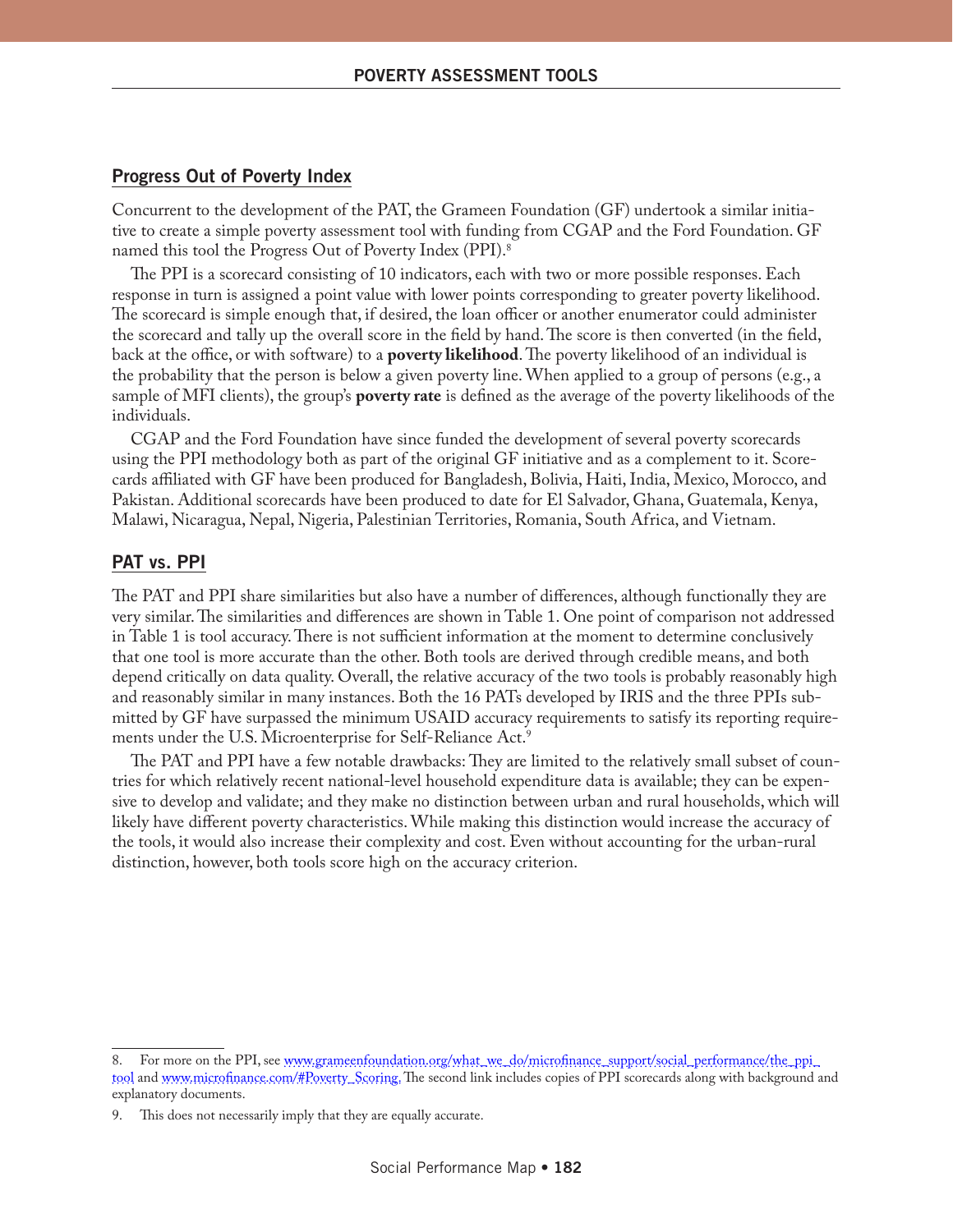| Item                                        | <b>PAT</b>                                                                                                                                                | <b>PPI</b>                                                                                                                                                                                                                                                                                                         |
|---------------------------------------------|-----------------------------------------------------------------------------------------------------------------------------------------------------------|--------------------------------------------------------------------------------------------------------------------------------------------------------------------------------------------------------------------------------------------------------------------------------------------------------------------|
| Purpose                                     | Provide low-cost and accurate estimate of<br>poverty incidence                                                                                            | Provide low-cost and accurate estimate of poverty<br>incidence<br>Measure change in poverty incidence through time<br>Targeting                                                                                                                                                                                    |
| Method                                      | Estimate percentage of population falling<br>below absolute extreme poverty line using<br>a short set of proxy indicators for house-<br>hold expenditures | Estimate percentage of population falling below<br>absolute poverty line using a short set of proxy<br>indicators for household expenditures<br>Poverty status is probabilistic                                                                                                                                    |
| Source of<br>Information <sup>a</sup>       | Existing data from recent national house-<br>hold survey<br>Primary data collection by IRIS on nation-<br>ally representative sample                      | Existing data from recent national household survey                                                                                                                                                                                                                                                                |
| Derivation<br>Method <sup>b</sup>           | Selects the most accurate model for each<br>country from a pool of eight potential<br>regression methods                                                  | Unique process based in part on Logit regression                                                                                                                                                                                                                                                                   |
| Types of<br>Indicators <sup>c</sup>         | Simple and practical<br>Most indicators show variation over time                                                                                          | Simple, objective, practical, and objectively<br>verifiable<br>Indicators show variation over time                                                                                                                                                                                                                 |
| Poverty Lines <sup>d</sup>                  | Extreme poverty:<br>\$1 DPCE<br>$\bullet$<br>Bottom 50% below national poverty<br>$\bullet$<br>line                                                       | Extreme poverty:<br>\$1 DPCE<br>$\bullet$<br>\$2 DPCE (CEE countries)<br>Bottom 50% below national poverty line<br>$\bullet$<br>National extreme poverty line<br>$\bullet$<br>Other extreme poverty lines<br>Poverty:<br>\$2 DPCE<br>\$4 DPCE (CEE countries)<br>National poverty line<br>٠<br>Other poverty lines |
| Data<br>Collection                          | Collected in field by staff or other enu-<br>merators not known by the interviewee                                                                        | Collected in field by loan officers                                                                                                                                                                                                                                                                                |
| Poverty<br>Calculation                      | Automated-done at office by customized<br>freeware computer program                                                                                       | Can be calculated by loan officers or survey enu-<br>merators in the field or in the office by hand or with<br>electronic device (e.g., PDA or computer)                                                                                                                                                           |
| Level of Pov-<br>erty Analysis <sup>e</sup> | Aggregated                                                                                                                                                | Individual client<br>Aggregated                                                                                                                                                                                                                                                                                    |
| Poverty<br>Targetingf                       | Not used for poverty targeting                                                                                                                            | Used for poverty targeting                                                                                                                                                                                                                                                                                         |

Table 1. PAT vs. PPI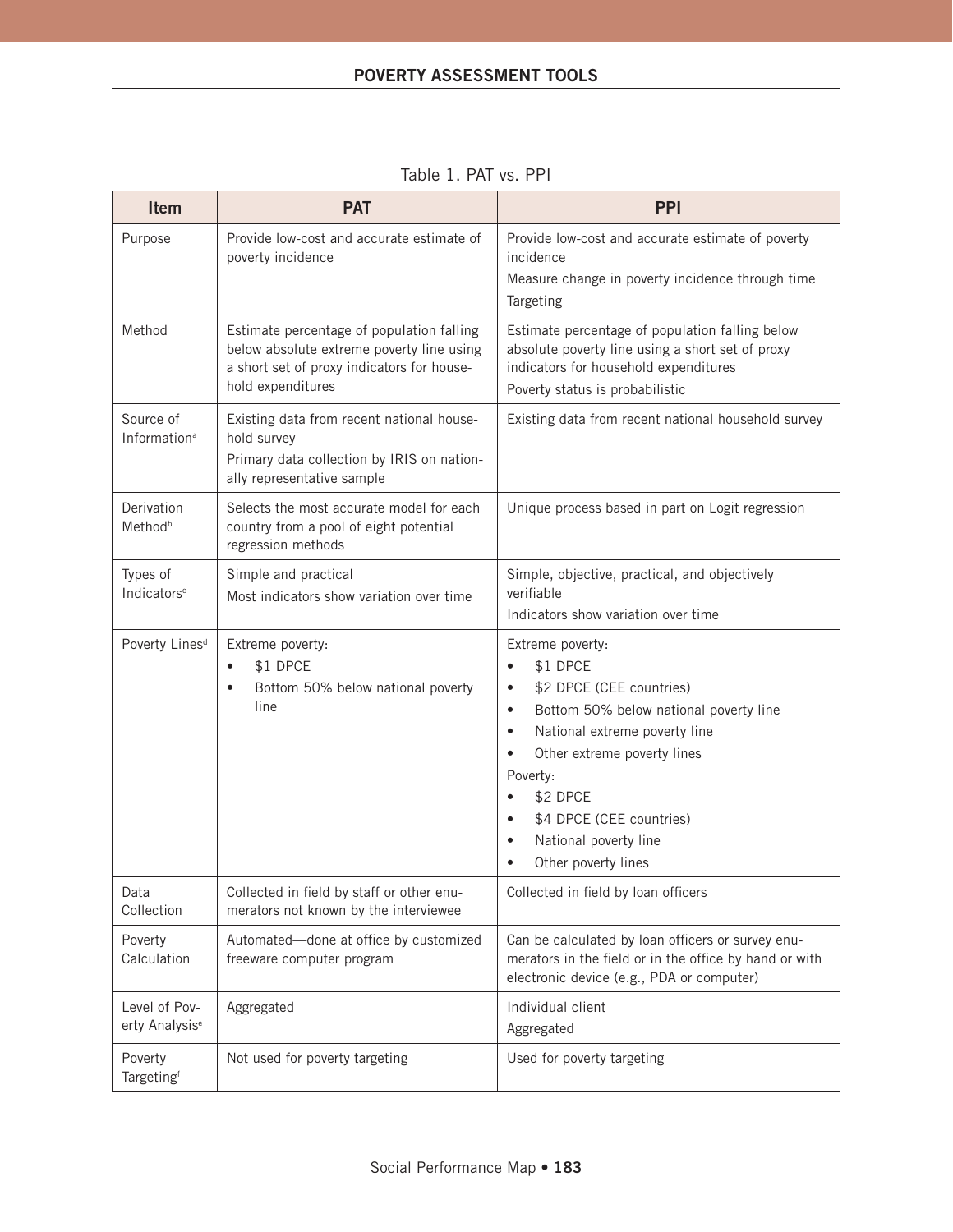| <b>Item</b>               | <b>PAT</b>                                                                    | <b>PPI</b>                                                                                          |
|---------------------------|-------------------------------------------------------------------------------|-----------------------------------------------------------------------------------------------------|
| Transparency <sup>g</sup> | Enumerator does not see poverty score                                         | Enumerator sees poverty score<br>Scoring weights are public knowledge                               |
| Poverty<br>Monitoringh    | Some indicators used for poverty tool do<br>not vary or vary little over time | Indicators used for poverty tool are objective and<br>vary over time with changes in poverty status |

a. Both tools are constructed using existing [Living Standards Measurement Survey \(LSMS\)](www.worldbank.org/LSMS) or an LSMS-like national household survey with expenditure data. During the development and testing phase, IRIS also conducted original LSMS-style surveys in Bangladesh, Kazakhstan, Peru, and Uganda.

b. The PAT development team tests a variety of statistical models and chooses the most accurate of these for the final tool, whereas the PPI uses a single statistical procedure (Logit regression). The regression methods for the PAT include four types—OLS, Quantile, Linear Probability, and Probit. Each type is performed on both the full sample (one-step model) and sequentially on the full sample, followed by a reestimation on a reduced sample of households predicted to be at the lower end of the expenditure distribution (two-step model).

c. PPI indicators are fewer in number but do not include questions on household size, age of household head, location (city, region, or urban/rural), or adult schooling, all of which are frequently strongly associated with poverty status. The PPI elected to focus on objectively verifiable indicators that might vary over time as poverty changes. The aforementioned indicators tend not to vary much over time and for this reason were not included in the PPI. (Possible exceptions occur in areas with high HIV/AIDS rates in which households may face poverty pressures from taking care of AIDS orphans.)

d. The language of the Microenterprise for Self-Reliance Act limited the PAT to the "very poor," and IRIS has followed this mandate. The PAT can also be used with multiple poverty lines as well, and future PATs will include additional poverty lines. For instance, the PAT developed for Malawi includes the national poverty line in addition to the extreme poverty line. The PPI is used with multiple poverty lines. (In addition to the poverty lines mentioned in Table 1 above, designers of the PPI are open to using the tool with any credible poverty line.)

The World Bank defines the extreme poverty line in low-income countries as roughly equivalent to \$1 in daily per capita household expenditures (DPCE) adjusted for purchasing power parities (PPPs) and the poverty line in low-income countries as roughly \$2 DPCE. In certain medium-income countries with higher average incomes, however, the \$2 and \$1 DPCE poverty and extreme poverty lines are not relevant. This is particularly true in Central and Eastern Europe (CEE) countries. In these cases, the World Bank uses a \$4 DPCE poverty line and a \$2 DPCE extreme poverty line. In addition to official national poverty lines, many countries have also established official poverty and extreme poverty lines, often defined as the level of expenditures necessary to purchase, respectively, a basket of goods or a minimum basket of food.

e. The PAT is used to calculate the overall percentage of clients below the relevant extreme poverty line. It could also easily be used, however, to predict whether a particular person is extremely poor. The PPI is used to calculate the overall percentage of clients below the relevant poverty or extreme poverty line. It is also used to estimate the likelihood that a particular person is either poor or extremely poor.